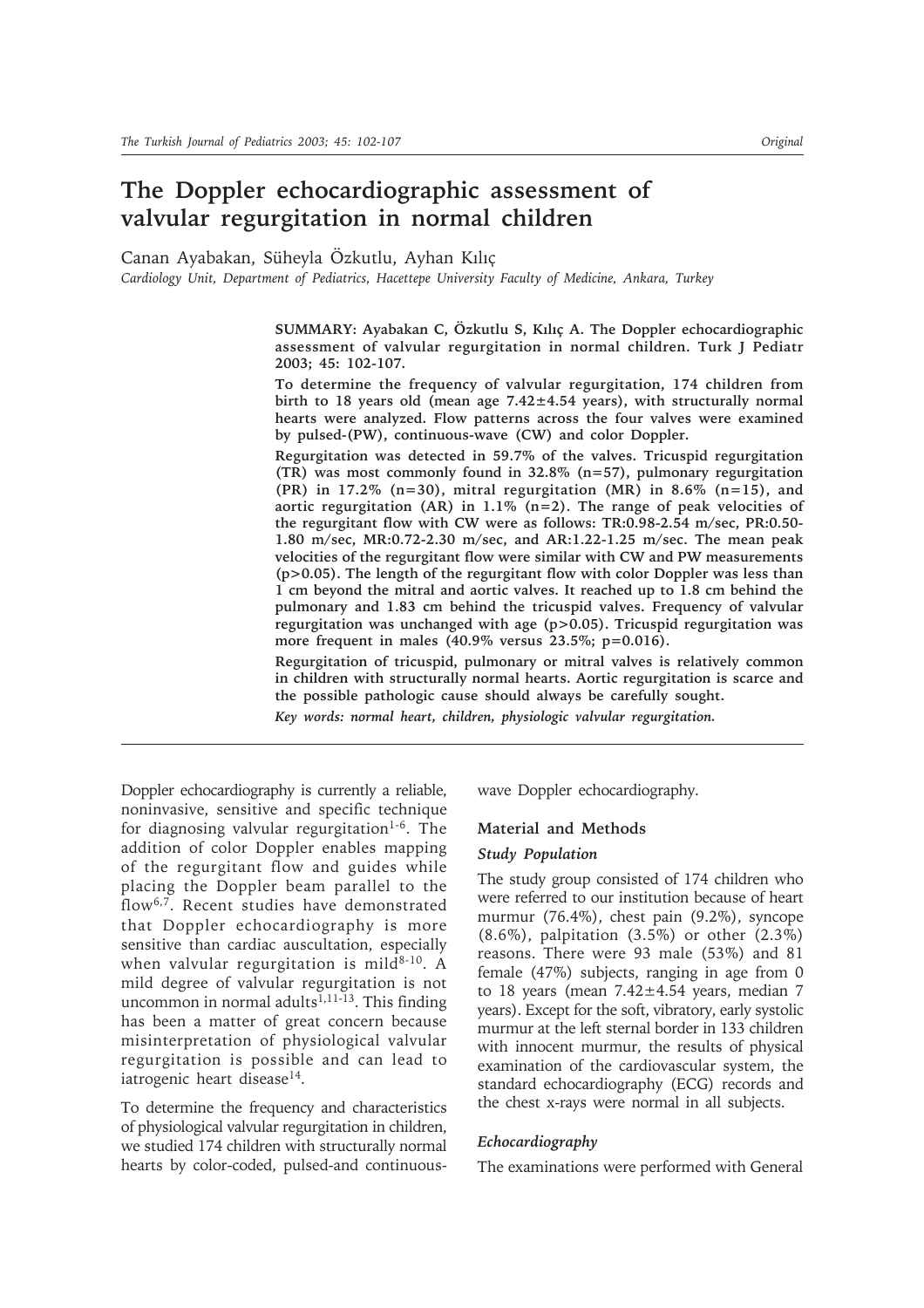Electric Vingmed System Five Performance using 10 MHz, 3.5 MHz, and 2.5 MHz transducer probes while subjects were lying in supine position. The subjects were thoroughly scanned with M-mode and two-dimensional echocardiography. The definition of structurally normal heart included normal anatomy of the atria, ventricles, and great arteries with no evidence of chamber enlargement, ventricular hypertrophy, wall motion abnormalities or ventricular dysfunction. Valve leaflet morphology was carefully examined and even minor degrees of valve thickening or prolapsus were excluded. Flow patterns across the four valves were examined by continuous-(CW) and pulsed-wave (PW) Doppler imaging techniques. Color-coded Doppler imaging was performed in all instances to verify and quantify the regurgitant signals and to direct the pulsed-and continuous-wave Doppler beam. The pulsed-and continuous-wave Doppler was placed parallel to the regurgitant flow. The 2 mm sample volume of PW was placed at the tip of the turbulent color flow jet. For evaluation of tricuspid regurgitation, the apical four-chamber view was utilized. The apical four-chamber and parasternal long-axis views were used to detect mitral regurgitation. The apical five-chamber and long-axis views were used for detection of aortic regurgitation. Pulmonary regurgitation was examined in the parasternal short-axis view. The averages of the three consecutive measurements of peak CW flow and peak PW flow were taken respectively. The length of the regurgitant color flow jet (average of three consecutive measurements) from the tip of the measured valve was noted.

# *Statistical Analysis*

Data are expressed as mean  $\pm$  SD. The chi-square test was utilized to compare the frequencies of valvular regurgitation in male and female subjects. The paired t test was used to compare peak velocities of valvular regurgitation detected by PW and CW Doppler techniques. The Spearman's test was performed to assess the relation between valvular regurgitation and age.

# **Results**

Evidence of regurgitation of one or more valves was detected in 93 subjects (53.4%) and in 104 valves (14.9%). Tricuspid regurgitation (TR) was detected in 57 children (32.8%). It was significantly more frequent in boys (p=0.016, 38 boys, 19 girls). Pulmonary regurgitation (PR) was found in 30 children (17.2%, 13 boys and 17 girls), mitral regurgitation (MR) in 15 children (8.6%, 8 boys, 7 girls), and aortic regurgitation (AR) in two children (1.1%, 1 boy, 1 girl). The frequency of valvular regurgitation was not correlated with age (p>0.05). The frequency of MR, AR or PR did not vary significantly with gender. Ten cases (5.7%) had incompetence of more than one valve. Two valves were involved in nine (tricuspid and pulmonary in 7 tricuspid and mitral 2 children), and three valves (mitral, tricuspid and pulmonary valves) were involved in one. The remaining children had single valve regurgitation, among them tricuspid regurgitation (TR) in 47 of 93 children (50%), pulmonary regurgitation (PR) in 22 cases (24%), mitral regurgitation (MR) in 12 cases (13%), and aortic regurgitation in 2 cases (2%) (Fig. 1). Figures 2 and 3 demonstrate physiologic mitral and aortic regurgitation respectively.



**Fig. 1.** The frequencies of valvular regurgitation in the study population. TR: tricuspid regurgitation. PR: pulmonary regurgitation. MR: mitral regurgitation. AR: aortic regurgitation. Multiple: regurgitation in multiple valves.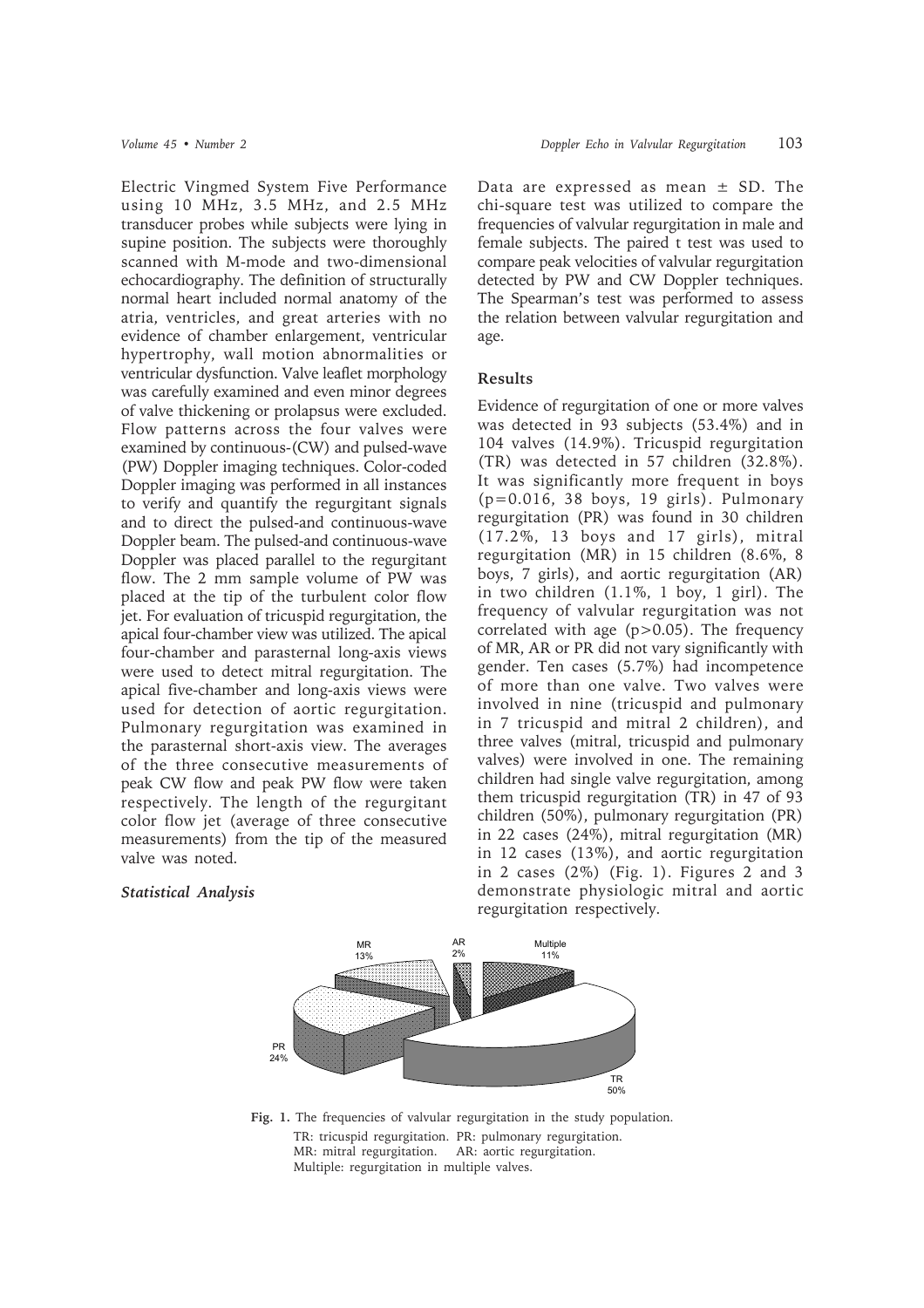**Fig. 2.** Physiologic mitral regurgitation. LA: left atrium. LV: left ventricle.

**Fig. 3.** Physiologic aortic regurgitation. The arrow depicts the regurgitant flow (AR). LV: left ventricle. LA: left atrium. Ao: aorta.

|  |  |  |            | Table I. Peak Velocities of Regurgitant Flow Measured by Continuous-and Pulsed-wave Doppler |  |
|--|--|--|------------|---------------------------------------------------------------------------------------------|--|
|  |  |  | Techniques |                                                                                             |  |

|                                   | I echniques                     |                             |   |
|-----------------------------------|---------------------------------|-----------------------------|---|
|                                   | Continuous-wave doppler (m/sec) | Pulsed-wave doppler (m/sec) | p |
| Tricuspid regurgitation<br>> 0.05 | $1.78 \pm 0.94$                 | $1.81 \pm 0.58$             |   |
|                                   | range 0.99-2.54                 | range 1.06-2.22             |   |
| Pulmonary regurgitation<br>>0.05  | $1.13 \pm 0.32$                 | $1.11 \pm 0.30$             |   |
|                                   | range 0.50-1.80                 | range 0.50-1.76             |   |
| Mitral regurgitation              | $1.51 \pm 0.60$                 | $1.70 \pm 0.70$             |   |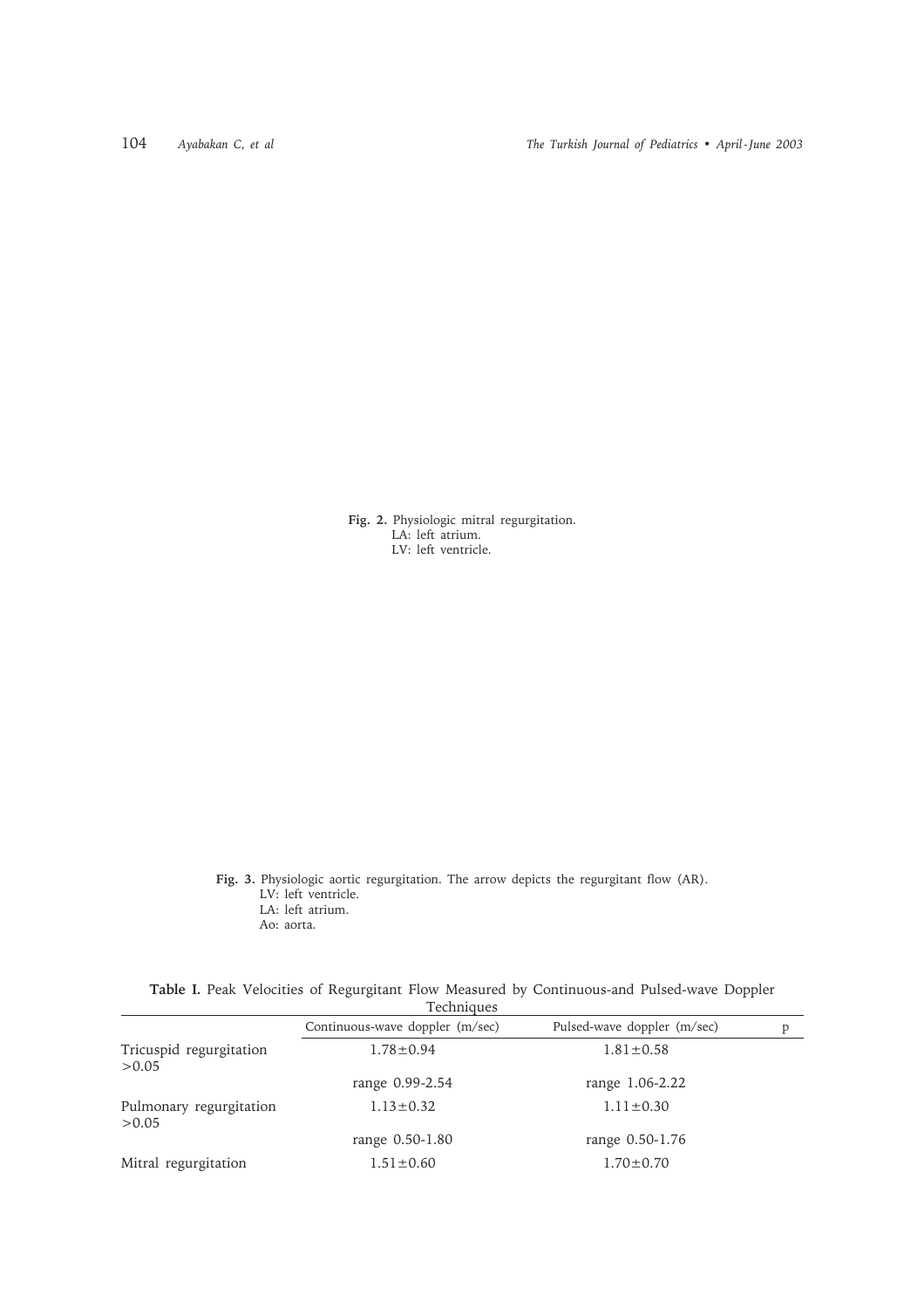The peak velocities of regurgitant flow in different valves are depicted in Table I. The difference in velocities measured by CW and PW Doppler was not statistically significant (p>0.05). Maximum velocity of the regurgitant flow was  $\leq$ 2.54 m/sec in all the valves with PW or CW Doppler. The length of the regurgitant flow with color Doppler was less than 1 cm beyond the mitral and aortic valves. It reached up to 1.8 cm behind the pulmonary and 1.83 cm behind the tricuspid valves.

# **Discussion**

Most previous studies of valvular regurgitation in structurally normal hearts have been limited to adults, and the prevalence of valvular regurgitation detected by Doppler echocardiography markedly varies in normal individuals<sup>1,11,13,15</sup>. Comparison of these studies is not possible due to differences in the technique used, the definition of regurgitation and the caharacteristics of the study population. For instance, Yoshida et al.7 defined valvular regurgitation when its duration was more than 100 msec with M-mode color flow mapping, whereas the regurgitant flow had to have a duration of more than 200 msec and a velocity exceeding 1.2 m/sec in studies of Brand et al.<sup>6</sup> and Choong et al.<sup>16</sup>.In the present study, we based our definition of regurgitation on the presence of typical flow disturbance visualized with color Doppler, rather than the duration of the regurgitant flow. Van Dijk et al. $14$  similarly used color-Doppler while detecting right-sided valvular regurgitation in children. Using unguided PW or CW Doppler may be very time consuming and it may be difficult to demonstrate the eccentric or trivial regurgitation<sup>14</sup>. Still, the artifacts caused by valve closure, which have a very short duration, should be carefully ruled  $\frac{\text{out}^{14,16}}{\text{out}^{14}}$ .

The present study reveals that physiological valvular regurgitation is most commonly observed in the tricuspid valve among children (32.8%), followed by pulmonary regurgitation (17.2%). Although the frequencies vary, this is concordant with some of the pervious studies<sup>6,16,17</sup>. It is likely that no single factor is responsible for the marked variability in the reported prevalence of right-sided regurgitation in normal subjects. The frequency of right-sided regurgitation may be related to the degree of physical conditioning18. Body habitus may also affect the ability to detect right-sided regurgitation. In individuals with a narrow chest, the transducer can be positioned closer to the right side of the heart, thereby increasing the likelihood of detection of the regurgitation<sup>1</sup>.

Most studies have shown a preponderance of right-sided regurgitant flow in normal subjects<sup>1,6,11,17</sup>. The lower frequency of mitral and aortic regurgitation seems to indicate better preservation of the left-sided valvular integrity during childhood<sup>6</sup>. Physiological aortic regurgitation is an unusual finding and was only reported in studies concerning normal adult subjects<sup>1,11</sup>. Our results suggest that left-sided regurgitation in children should be carefully sought. The presence of aortic regurgitation especially should always raise the suspicion of valvular disease.

The peak velocity of the regurgitant jet is related to the pressure difference between the two chambers. Normal systolic pressure in the left ventricle is generally  $>100$  mmHg, whereas left atrial pressure is <12 mmHg. In mitral regurgitation, based on the modified Bernoulli equation, this pressure difference should result in a peak regurgitant velocity >4 m/sec. Berger et al.<sup>1</sup> offered two possible explanations for this. One is that the highest velocities were recorded because of a weak Doppler signal. The second is that the modified Bernoulli equation may not apply to the small regurgitant orifices present in normal subjects. The second theory is more likely, since Holen et al.<sup>19</sup> have demonstrated that when the orifice diameter is  $\lt 1.5$  mm. viscous friction may result in a peak velocity that is lower than expected.

There is agreement among color, pulsed-, and continuous-wave Doppler imaging techniques in evaluating regurgitant flow patterns. In children, however, color Doppler imaging is the method of choice for diagnosis of valvular regurgitation. In insignificant or mild degrees of regurgitation, neither PW nor CW Doppler contributes much to the diagnosis<sup>6</sup>. In the present study PW and CW Doppler contributed in determining the characteristics of the regurgitant flow. Maximum velocity of the regurgitant flow was ≤2.54 m/sec in all the valves with PW or CW Doppler. The length of the regurgitant flow with color Doppler was less than 1 cm beyond the mitral and aortic valves. It reached up to 1.8 cm behind the pulmonary and 1.83 cm behind the tricuspid valves, which corresponded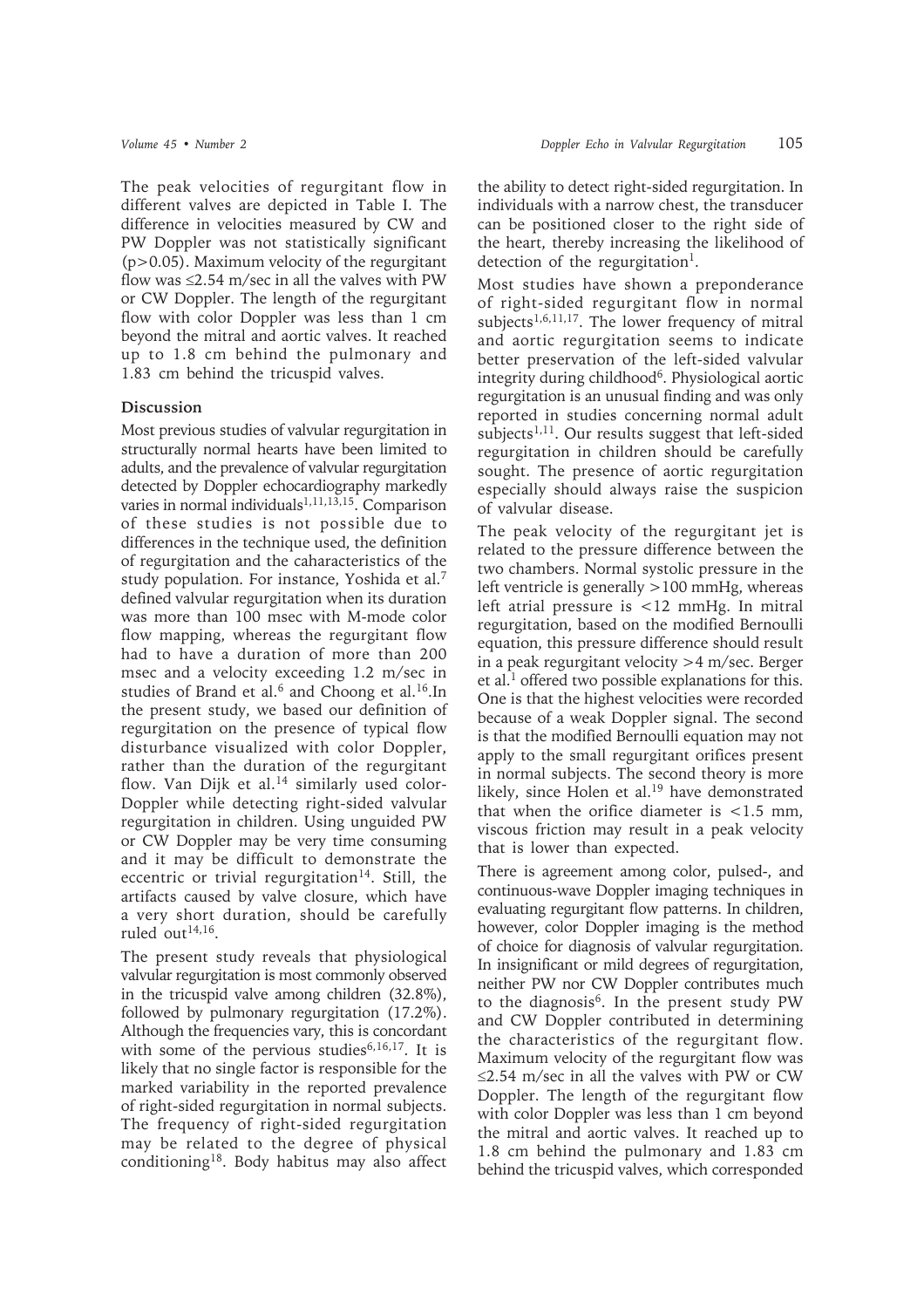to "first-degree regurgitant flow" in all the valves according to the studies by Miyatake et al.20 (mitral regurgitation) and Takamoto et al.21 (tricuspid and aortic valve regurgitations). These findings are extensively in agreement with previous studies. Therefore, Dopplerdetected mitral, tricuspid and pulmonary regurgitation with these characteristics can be a normal or physiologic finding.

Although there is evidence that valvular regurgitation increases with age $13$ , in the present study, frequency of valvular regurgitation was unchanged with age (p>0.05). Tricuspid regurgitation was more frequent in males (p=0.016). This result differed from other studies where no gender preference was observed for valve regurgitation.

Since our study population was mostly comprised of children with innocent murmur, the absence of a control group may be a limitation of this study. We do not believe this is a major limitation, however, since Van Dijk et al.14 demonstrated in a controlled study that in children having innocent murmur, the prevalence of valvular regurgitation was not increased. The present study is one of the rare studies concerning a large group of pediatric patients with a wide spectrum of age (from birth to 18 years old).

We conclude that valvular regurgitation occurs commonly in children with structurally normal hearts. The low velocity  $(\leq 1.5 \text{ m/sec})$  of the regurgitant flow measured by PW or CW Doppler within the vicinity of the valve (not beyond 1 cm in left-sided valves, reaching up to 1.83 cm in right-sided valves) is the characteristic of a physiological valve regurgitation. Aortic regeurgitation is rarely found in a normal individual and its presence should always raise suspicion of valvular heart disease. It is important that no clinical decision be based on detection of regurgitant flow by Doppler examination, but rather should be correlated with clinical findings. The questions of whether the frequency of valvular regurgitation increases with age, and of the outcome of mild physiologic regurgitation can best be addressed with longitudinal follow-up studies.

#### **REFERENCES**

# 106 *Ayabakan C, et al The Turkish Journal of Pediatrics • April - June 2003*

- 1. Berger M, Hecht SR, Van Tosh A, Lingam U. Pulsed and continuous wave Doppler echocardiographic assessment of valvular regurgitation in normal subjects. J Am Coll Cardiol 1989; 1540-1545.
- 2. Abbasi AS, Allen MW, DeCristofaro D, Ungar I. Detection and estimation of degree of mitral regurgitation by range-gated pulsed Doppler echocardiography. Circulation 1980; 61: 143-147.
- 3. Quinones A, Young JB, Waggoner AD, Ostojic C, Riborto LG, Miller RB. Assessment of pulsed Doppler echocardiography in detection and quantifications of aortic and mitral regurgitation. Br J 1980; 44: 612- 620.
- 4. Richards KL, Cannon SR, Crawford MH, Sorensen SG. Noninvasive diagnosis of aortic regurgitation and mitral valve disease with pulsed Doppler spectral analysis. Am J Cardiol 1983; 51: 1122-1127.
- 5. Waggoner AD, Quinones MA, Young JB, et al. Pulsed Doppler echocardiographic detection of rikght-sided valve regurgitation: experimental results and clinical significance. Am J Cardiol 1981; 47: 279-286.
- 6. Brand A, Dollberg S, Keren A. The prevalence of valvular regurgitation in children with structurally normal hearts: a color Doppler echocardiographic study. Am Heart J 1992; 123: 177-180.
- 7. Yoshida K, Yoshida J, Shakudo M, et al. Color Doppler evaluation of valvular regurgitation in normal subjects. Circulation 1988; 78: 840-847.
- 8. Folger GM, Hajar R, Robida A, Hajar AH. Occurrence of valvar heart disease in acute rheumatic fever without evident carditis: color-flow Doppler identification. Br Heart J 1992; 67: 434-438.
- 9. Minich LL, Tani LY, Pagotto LT, Shaddy RE, Veasy LG. Doppler echocardiography distinguishes between physiologic and pathologic "silent" mitral regurgitation in patients with rheumatic fever. Clin Cardiol 1997; 11: 924-926.
- 10. Özkutlu S, Ayabakan C, Saraçlar M. Can subclinical valvitis detected by echocardiography be accepted as evidence of carditis in the diagnosis of acute rheumatic fever? Cardiol Young 2001; 11: 255-260.
- 11. Kostucki W,Vandenbossche JL, Friart A, Englert M. Pulsed Doppler regurgitant flow patterns fo normal valves. Am J Cardiol 1986; 58: 309-313.
- 12. Mishiro Y, Oki T, Luchi A, et al. Echocardiographic characteristics and causal mechanism of physiologic mitral regurgitation in young normal subjects. Clin Cardiol 1997; 10: 850-855.
- 13. Akasaka T, Yoshikawa J, Yoshida K, et al. Agerelated valvular regurgitation: a study by Doppler echocardiography. Circulation 1987; 76: 262-265.
- 14. Van Dijk AP, Van Oort AM, Daniels O. Right-sided valvular regurgitation in normal children determined by combined color-coded and continuous-wave Doppler echocardiography. Acta Pediatr 1994; 83: 200-203.
- 15. Takao S, Miyatake K, Izumi S, et al. Clinical implications of pulmonary regurgitation in healthy individuals: detection by cross-sectional pulsed Doppler